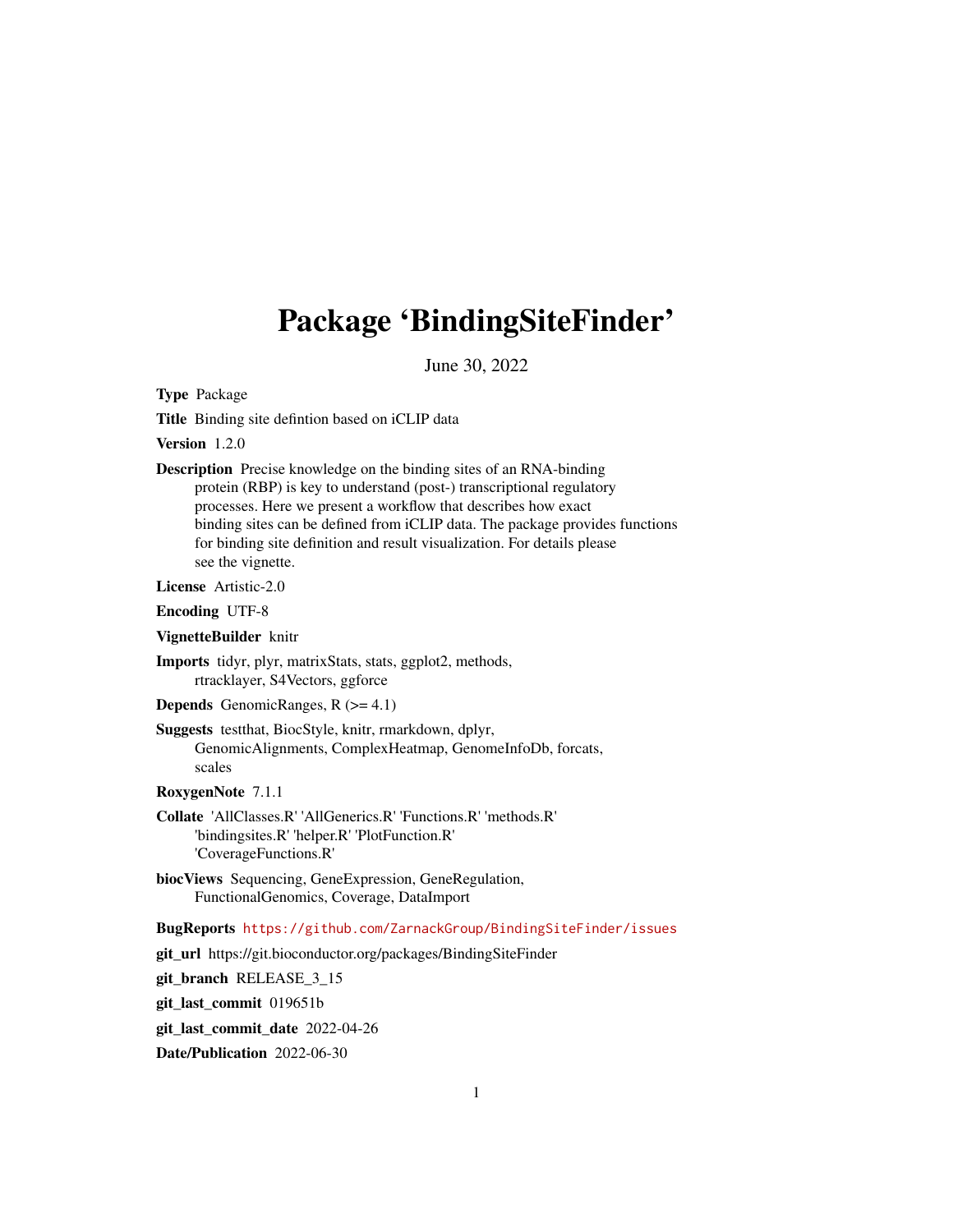<span id="page-1-0"></span>Author Mirko Brüggemann [aut, cre] (<<https://orcid.org/0000-0002-1778-0248>>), Kathi Zarnack [aut] (<<https://orcid.org/0000-0003-3527-3378>>)

Maintainer Mirko Brüggemann <mirko.brueggemann@mail.de>

# R topics documented:

|       | $\overline{2}$ |
|-------|----------------|
|       | - 3            |
|       | 5              |
|       | -6             |
|       | -7             |
|       | - 8            |
|       | - 8            |
|       | - 9            |
|       |                |
|       |                |
|       |                |
|       |                |
|       |                |
|       |                |
|       |                |
|       |                |
|       |                |
|       |                |
| Index | 22             |

annotateWithScore *Annotation function for BSFDataSet object*

# Description

This function can be used to annotate a BSFDataSet object with merged binding sites with scores from the initial ranges (eg. PureCLIP scores).

#### Usage

```
annotateWithScore(object, scoreRanges)
```
#### Arguments

| object      | a BSFDataSet object                                 |
|-------------|-----------------------------------------------------|
| scoreRanges | a GRanges object, with numeric column named 'score' |

# Value

an object of class BSFDataSet with updated meta columns of the ranges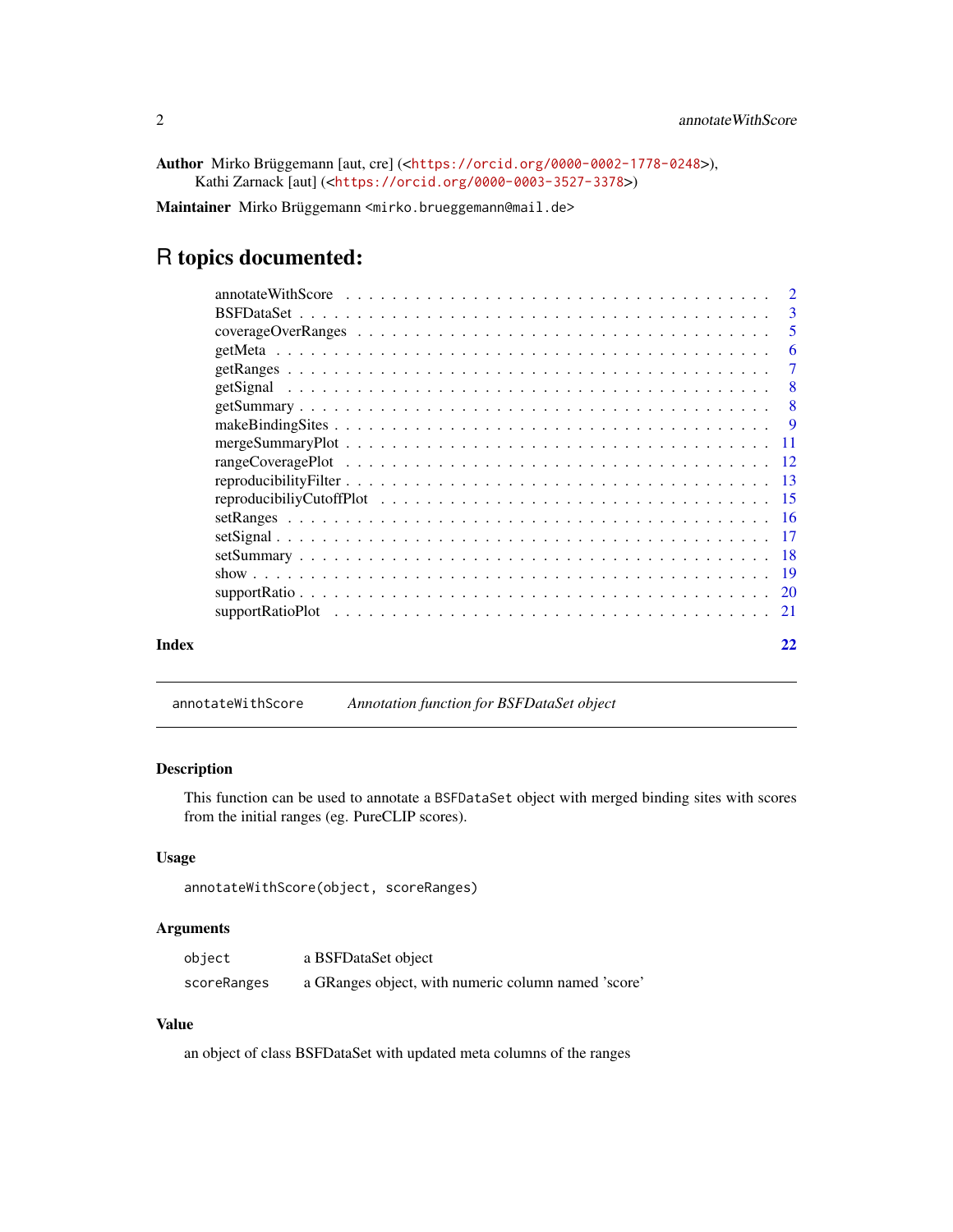#### <span id="page-2-0"></span>BSFDataSet 3

#### Examples

```
if (.Platform$OS.type != "windows") {
   # load data
   csFile <- system.file("extdata", "PureCLIP_crosslink_sites_example.bed",
                       package="BindingSiteFinder")
   cs = rtracklayer::import(con = csFile, format = "BED")
   clipFiles <- system.file("extdata", package="BindingSiteFinder")
   # two experimental conditions
   meta = data.frame(id = c(1, 2, 3, 4),condition = factor(c("WT", "WT", "KD", "KD"),
   levels = c("KD", "WT")),
   clPlus = list.files(clipFiles, pattern = "plus.bw$", full.names = TRUE),
   clMinus = list.files(clipFiles, pattern = "minus.bw$",
    full.names = TRUE))
   bds = BSFDataSetFromBigWig(ranges = cs, meta = meta, silent = TRUE)
   # merge binding sites
   bds <- makeBindingSites(object = bds, bsSize = 9, minWidth = 2,
   minCrosslinks = 2, minClSites = 1)
    # annotate with original pureCLIP score
   bdsRe = annotateWithScore(bds, cs)
}
```
<span id="page-2-1"></span>BSFDataSet *BSFDataSet object and constructors*

#### Description

BSFDataSet contains the class GenomicRanges, which is used to store input ranges. Alongside with the iCLIP signal in list structure and additional meta data as data.frame.

#### Usage

```
BSFDataSet(ranges, meta, signal, forceEqualNames = TRUE)
BSFDataSet(ranges, meta, signal, forceEqualNames = TRUE)
BSFDataSetFromBigWig(ranges, meta, silent = FALSE)
```
#### Arguments

| ranges | a GenomicRanges with the desired ranges to process. The strand slot must be<br>either $+$ or $-$ .                                                                     |
|--------|------------------------------------------------------------------------------------------------------------------------------------------------------------------------|
| meta   | a data, frame with at least two columns. The first column should be a unique<br>numeric id. The second column holds sample type information, such as the<br>condition. |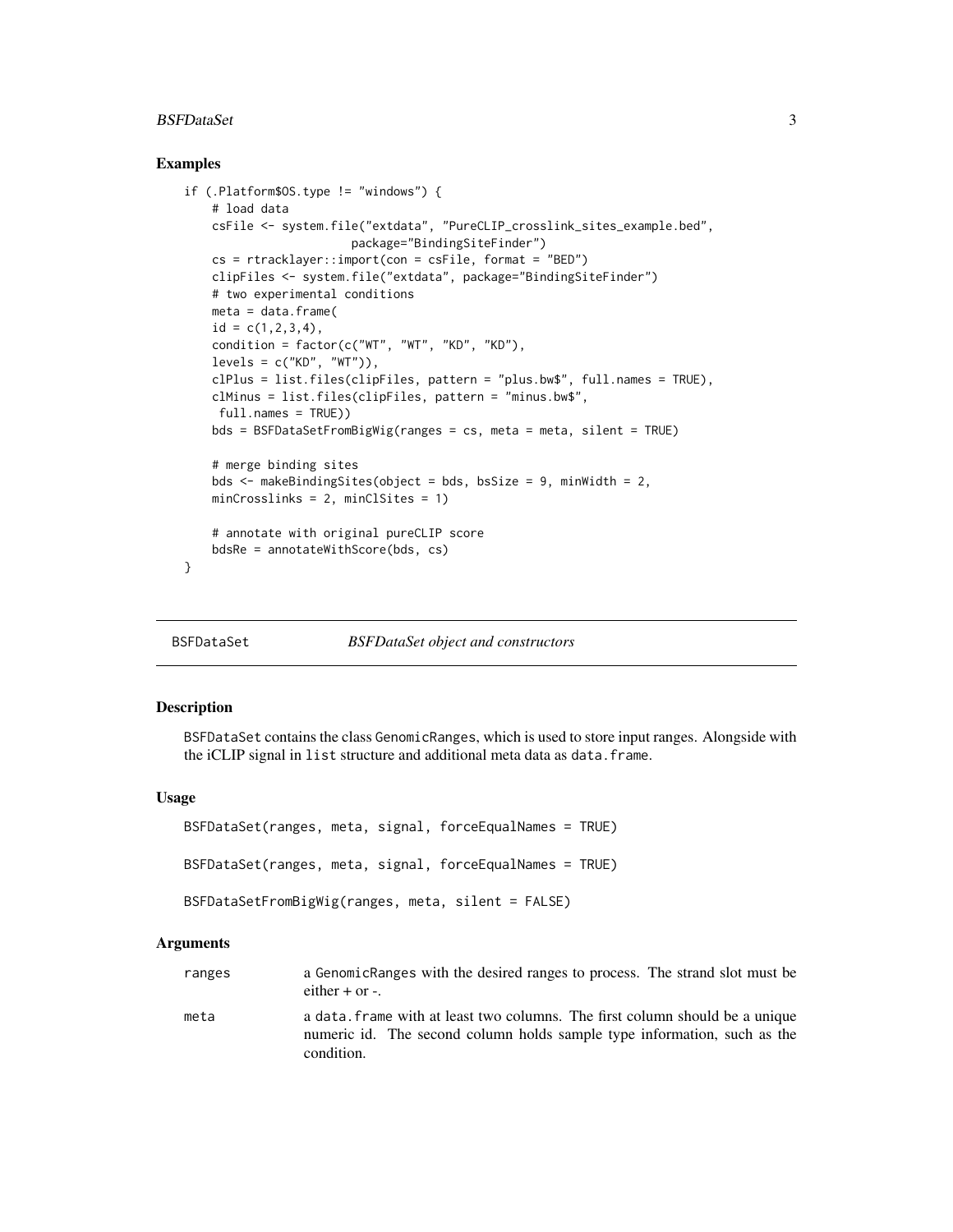<span id="page-3-0"></span>

| signal          | a list with the two entries 'signalPlus' and 'signalMinus', following a special<br>representation of SimpleR1eList for counts per replicates (see details for more<br>information).                                                                                       |
|-----------------|---------------------------------------------------------------------------------------------------------------------------------------------------------------------------------------------------------------------------------------------------------------------------|
| forceEqualNames |                                                                                                                                                                                                                                                                           |
|                 | to maintain the integrity of chromosome names (TRUE/FALSE). The option<br>ensures that chromosome names present in the GRanges are also all present in<br>the signal list and vice versa. Chromosomes names present in only the signal<br>list or the ranges are removed. |
| silent          | suppress loading message (TRUE/FALSE)                                                                                                                                                                                                                                     |

#### Details

The ranges are enforced to have to have a "+" or "-" strand annotation,"\*" is not allowed. They are expected to be of the same width and a warning is thrown otherwise.

The meta information is stored as data. frame with at least two required columns, 'id' and 'condition'. They are used to build the unique identifier for each replicate split by '\_' (eg. id = 1 and condition = WT will result in  $1_WT$ .

The meta data needs to have the additional columns 'clPlus' and 'clMinus' to be present if BSFDataSetFromBigWig is called. It is used to provide the location to the iCLIP coverage files to the import function. On object initialization these files are loaded and internally represented in the signal slot of the object (see [BSFDataSet](#page-2-1)).

The iCLIP signal is stored in a special list structure. At the lowest level crosslink counts per nucleotide are stored as Rle per chromosome summarized as a SimpleRleList. Such a list exits for each replicate and must be named by the replicate identifier (eg. 1\_WT). Therefore this list contains always exactly the same number of entries as the number of replicates in the dataset. Since we handle strands initially seperated from each other this list must be given twice, once for each strand. The strand specific entries must be named 'signalPlus' and 'signalMinus'.

#### Value

A BSFDataSet object.

#### Examples

```
# load data
files <- system.file("extdata", package="BindingSiteFinder")
load(list.files(files, pattern = ".rda$", full.names = TRUE))
rng = getRanges(bds)
sgn = getSignal(bds)
mta = getMeta(bds)
bdsNew = BSFDataSet(ranges = rng, signal = sgn, meta = mta)
```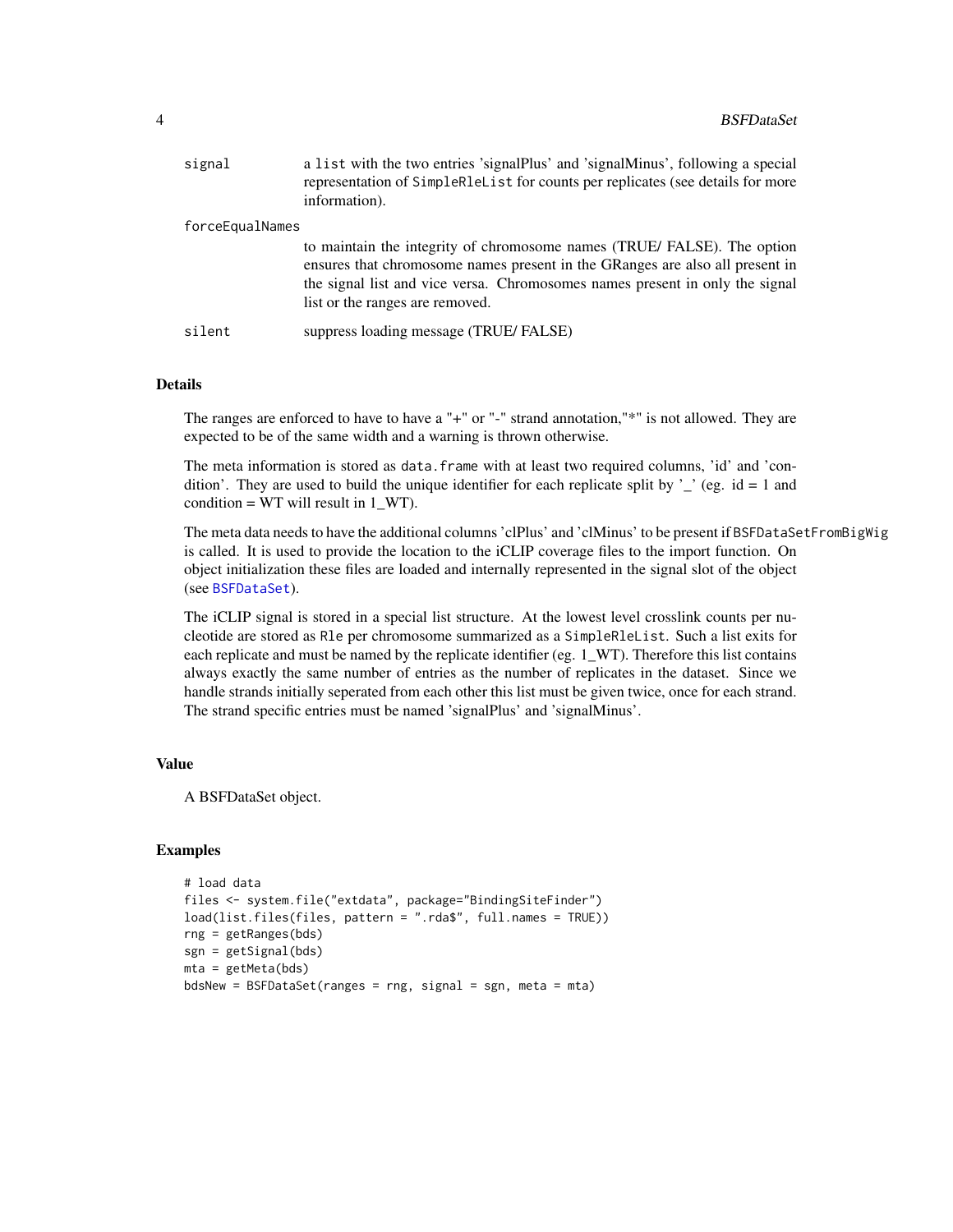<span id="page-4-1"></span><span id="page-4-0"></span>coverageOverRanges *Coverage function for BSFDataSet objects*

#### Description

The crosslink coverage is computed for all ranges in the the given BSFDataSet object (see [BSFDataSet](#page-2-1) for details). Depending on the returnOptions the resulting coverage information is summarized, suitable for diverse computation and plotting tasks. The coverage can only be compute for objects with identical ranges.

#### Usage

```
coverageOverRanges(
  object,
 returnOptions = c("merge_ranges_keep_positions", "merge_replicates_per_condition",
    "merge_all_replicates", "merge_positions_keep_replicates"),
  method = "sum",allowNA = FALSE,
  silent = FALSE
)
```
#### Arguments

| object        | a BSFDataSet object                                                                                                          |
|---------------|------------------------------------------------------------------------------------------------------------------------------|
| returnOptions | one of merge_ranges_keep_positions, merge_replicates_per_condition, merge_all_replicates,<br>merge_positions_keep_replicates |
| method        | sum/ mean, select how replicates/ ranges should be summarized                                                                |
| allowNA       | TRUE/FALSE, allow NA values in the output if input ranges are of different<br>width                                          |
| silent        | TRUE/FALSE, suppress warning messages                                                                                        |

#### Details

If returnOptions is set to merge\_ranges\_keep\_positions: Returns a matrix with ncol being the nucleotides of the ranges (equal to the width of the input ranges) and nrow being the number of replicates in the meta information.

If returnOptions is set to merge\_replicates\_per\_condition: Returns a list of matrices. Each list corresponds to one condition set in the meta information. The matrix in each entry has ncols equal to the ranges width and nrow equal to the number of ranges. Counts per ranges and position are summed.

If returnOptions is set to merge\_all\_replicates: Returns a matrix with ncols equal to the range width and nrow equal to the number of ranges. Counts per range and position are summed.

If returnOptions is set to merge\_positions\_keep\_replicates: Returns a GRanges object where the counts are summed for each replicate and added to the original granges object.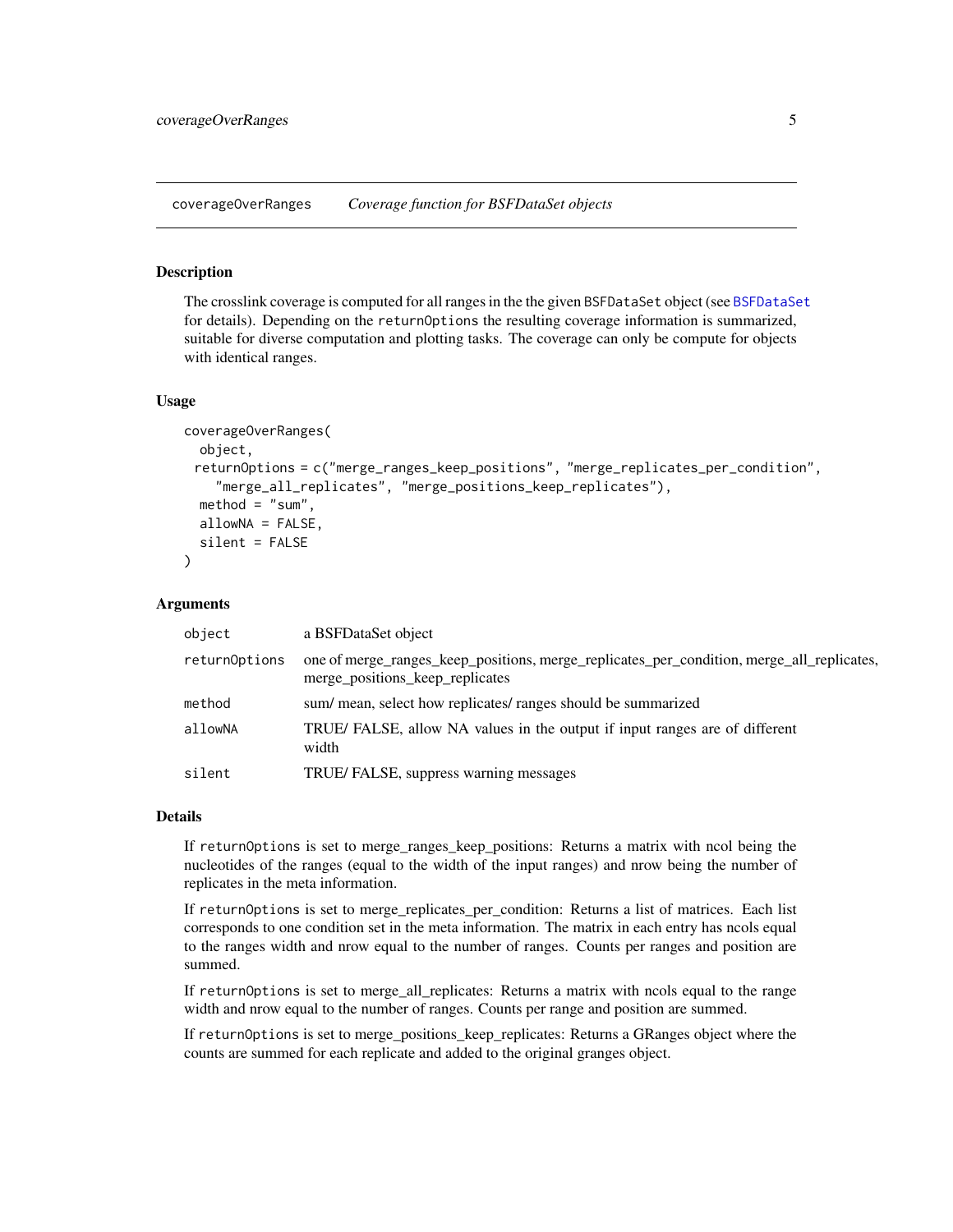# <span id="page-5-0"></span>Value

an object of class specified in returnOptions

# **Examples**

```
# load data
files <- system.file("extdata", package="BindingSiteFinder")
load(list.files(files, pattern = ".rda$", full.names = TRUE))
rng = coverageOverRanges(
bds, returnOptions = "merge_ranges_keep_positions", silent = TRUE)
rng = coverageOverRanges(
bds, returnOptions = "merge_replicates_per_condition", silent = TRUE)
rng = coverageOverRanges(
bds, returnOptions = "merge_all_replicates", silent = TRUE)
rng = coverageOverRanges(
bds, returnOptions = "merge_positions_keep_replicates", silent = TRUE)
```
<span id="page-5-1"></span>getMeta *Accessor method for the meta data of the BSFDataSet object*

## Description

Meta data is stored as a data. frame and must contain the columns "condition", "clPlus" and "clMinus".

### Usage

getMeta(object)

## S4 method for signature 'BSFDataSet' getMeta(object)

#### Arguments

object a BSFDataSet object

#### Value

returns the meta data data.frame with the columns "condition", "clPlus" and "clMinus".

#### See Also

[BSFDataSet](#page-2-1)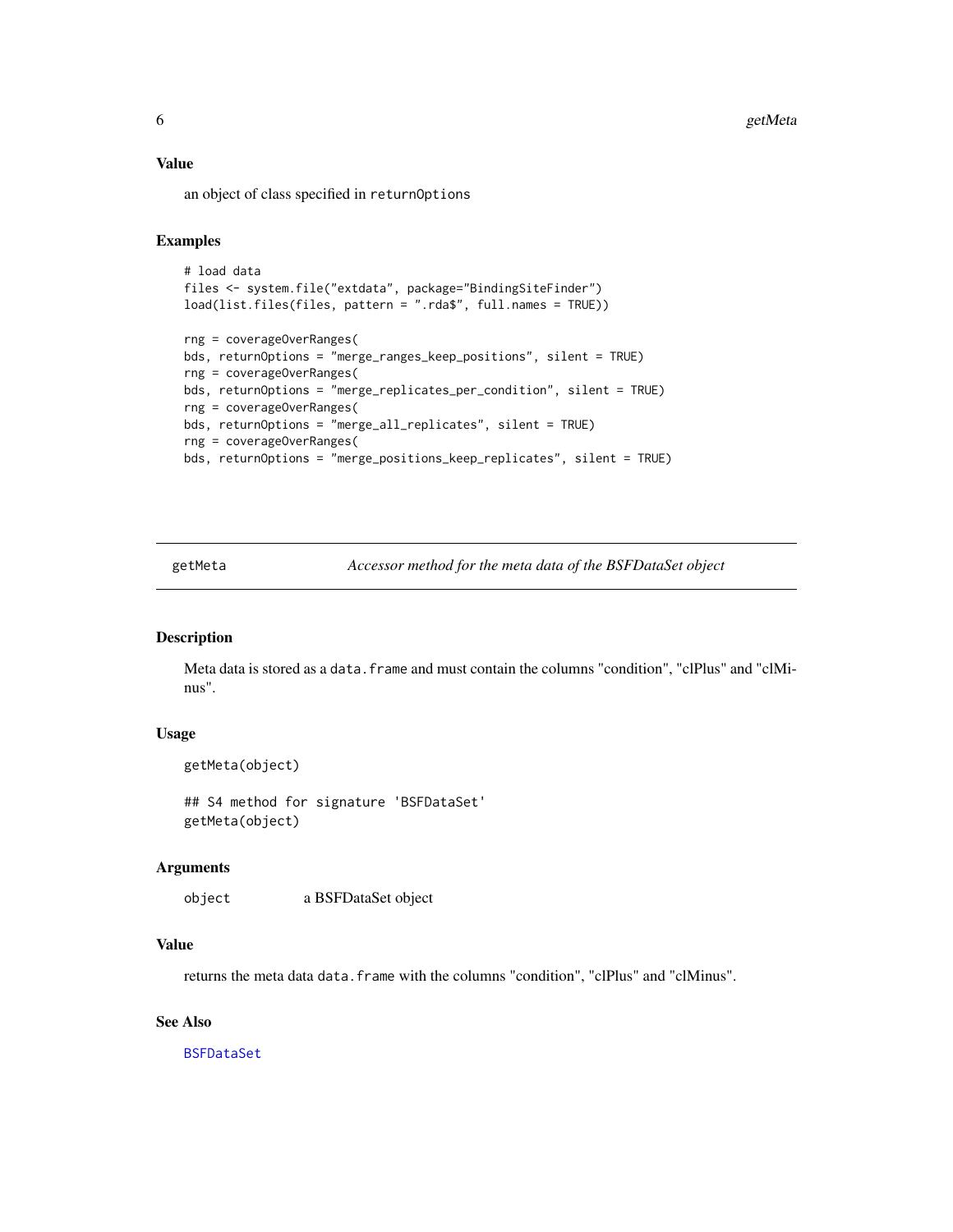# <span id="page-6-0"></span>getRanges 7

#### Examples

```
# load data
files <- system.file("extdata", package="BindingSiteFinder")
load(list.files(files, pattern = ".rda$", full.names = TRUE))
```
getMeta(bds)

<span id="page-6-1"></span>getRanges *Accessor method for the ranges of the BSFDataSet object*

# Description

The ranges slot holds the genomic ranges information of the sites currently in the object. They are encoded as a GRanges object with each binding site having a single ranges entry.

# Usage

```
getRanges(object)
```
## S4 method for signature 'BSFDataSet' getRanges(object)

# Arguments

object a BSFDataSet object

# Value

returns the genomic ranges (GRanges) of the associated ranges

#### See Also

[BSFDataSet](#page-2-1)

#### Examples

```
# load data
files <- system.file("extdata", package="BindingSiteFinder")
load(list.files(files, pattern = ".rda$", full.names = TRUE))
```
getRanges(bds)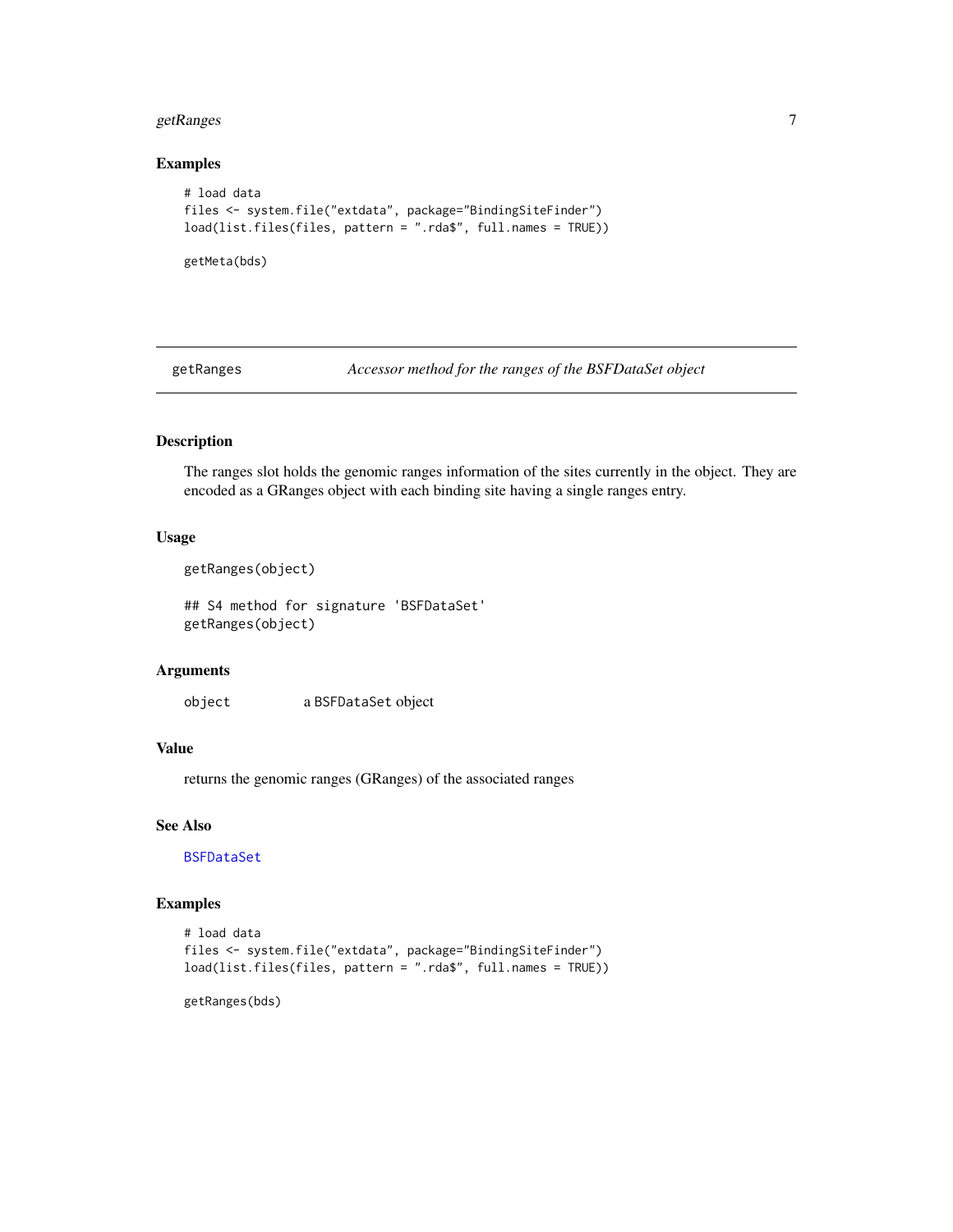# Description

Signal data is loaded from the path specified in [getMeta](#page-5-1) columns "clPlus" and "clMinus" and stored as a list of RLE lists.

# Usage

```
getSignal(object)
```
## S4 method for signature 'BSFDataSet' getSignal(object)

# Arguments

object a BSFDataSet object

#### Value

returns the signal data, as list of RLE list for each strand, named after the meta data columns "clPlus" and "clMinus"

#### See Also

[getMeta](#page-5-1) [BSFDataSet](#page-2-1)

#### Examples

```
# load data
files <- system.file("extdata", package="BindingSiteFinder")
load(list.files(files, pattern = ".rda$", full.names = TRUE))
```
getSignal(bds)

getSummary *Accessor method for the summary slot of the BSFDataSet object*

# Description

The summary slot is used to track information of the filtering steps applied in the [makeBindingSites](#page-8-1) function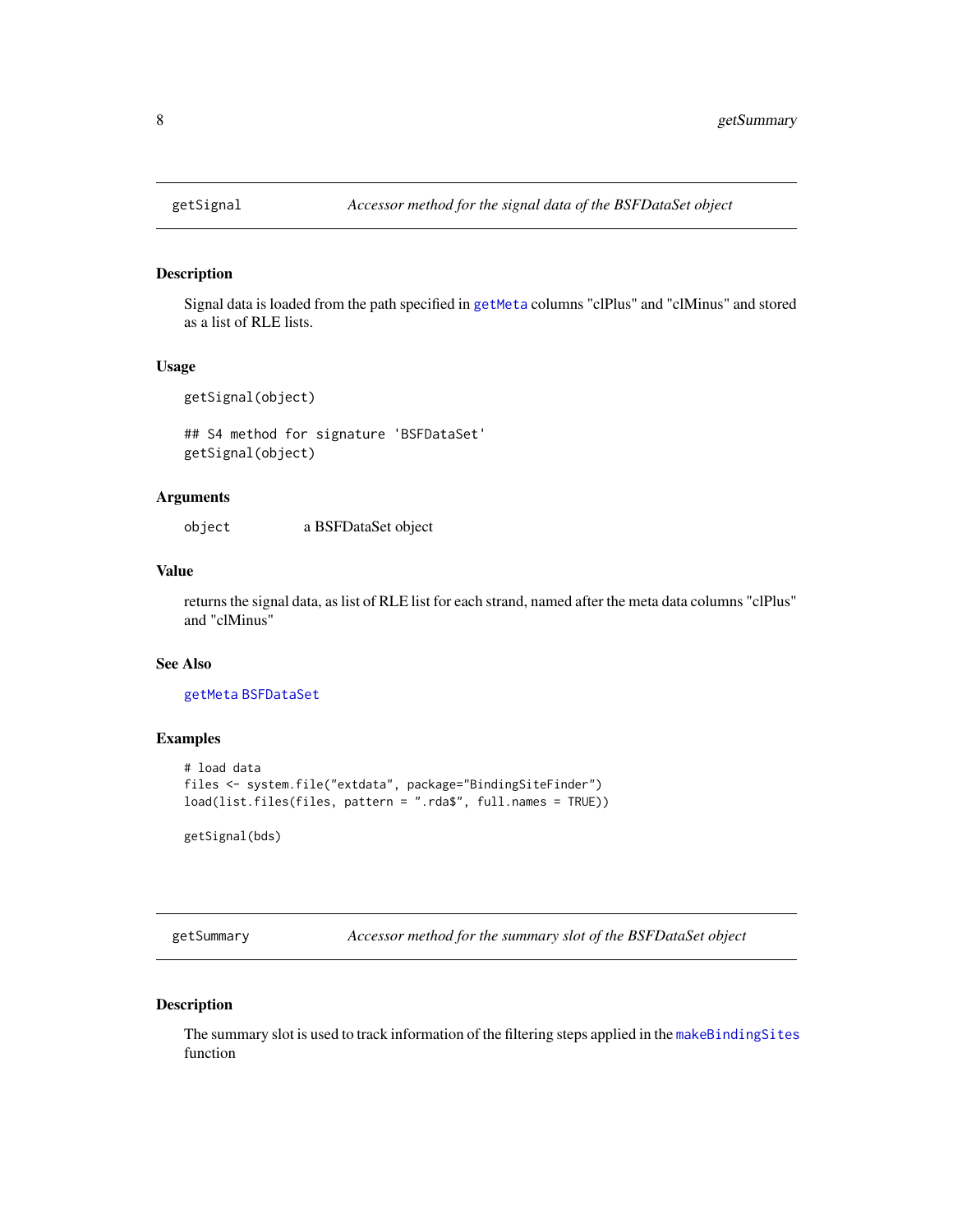# <span id="page-8-0"></span>makeBindingSites 9

#### Usage

```
getSummary(object, ...)
```
## S4 method for signature 'BSFDataSet' getSummary(object)

#### Arguments

| object  | a BSFDataSet object  |
|---------|----------------------|
| $\cdot$ | additional arguments |

#### Value

returns the summary information storted in the summary slot after [makeBindingSites](#page-8-1) was run

#### See Also

[BSFDataSet](#page-2-1) [makeBindingSites](#page-8-1)

#### Examples

```
# load data
files <- system.file("extdata", package="BindingSiteFinder")
load(list.files(files, pattern = ".rda$", full.names = TRUE))
bds <- makeBindingSites(object = bds, bsSize = 9, minWidth = 2,
minCrosslinks = 2, minClSites = 1)
getSummary(bds)
```
<span id="page-8-1"></span>makeBindingSites *Define equally sized binding sites from peak calling results and iCLIP crosslink events.*

#### **Description**

This function performs the merging of single nucleotide crosslink sites into binding sites of a user defined width (bsSize). Depending on the desired output width crosslink sites with a distance closer than bsSize -1 are concatenated. Initially all input regions are concatenated and then imperatively merged and extended. Concatenated regions smaller than minWidth are removed prior to the merge and extension routine. This prevents outlier crosslink pileup, eg. mapping artifacts to be integrated into the final binding sites. All remaining regions are further processed and regions larger than the desired output width are interactively split up by setting always the position with the highest number of crosslinks as center. Regions smaller than the desired width are symmetrically extended. Resulting binding sites are then filtered by the defined constraints.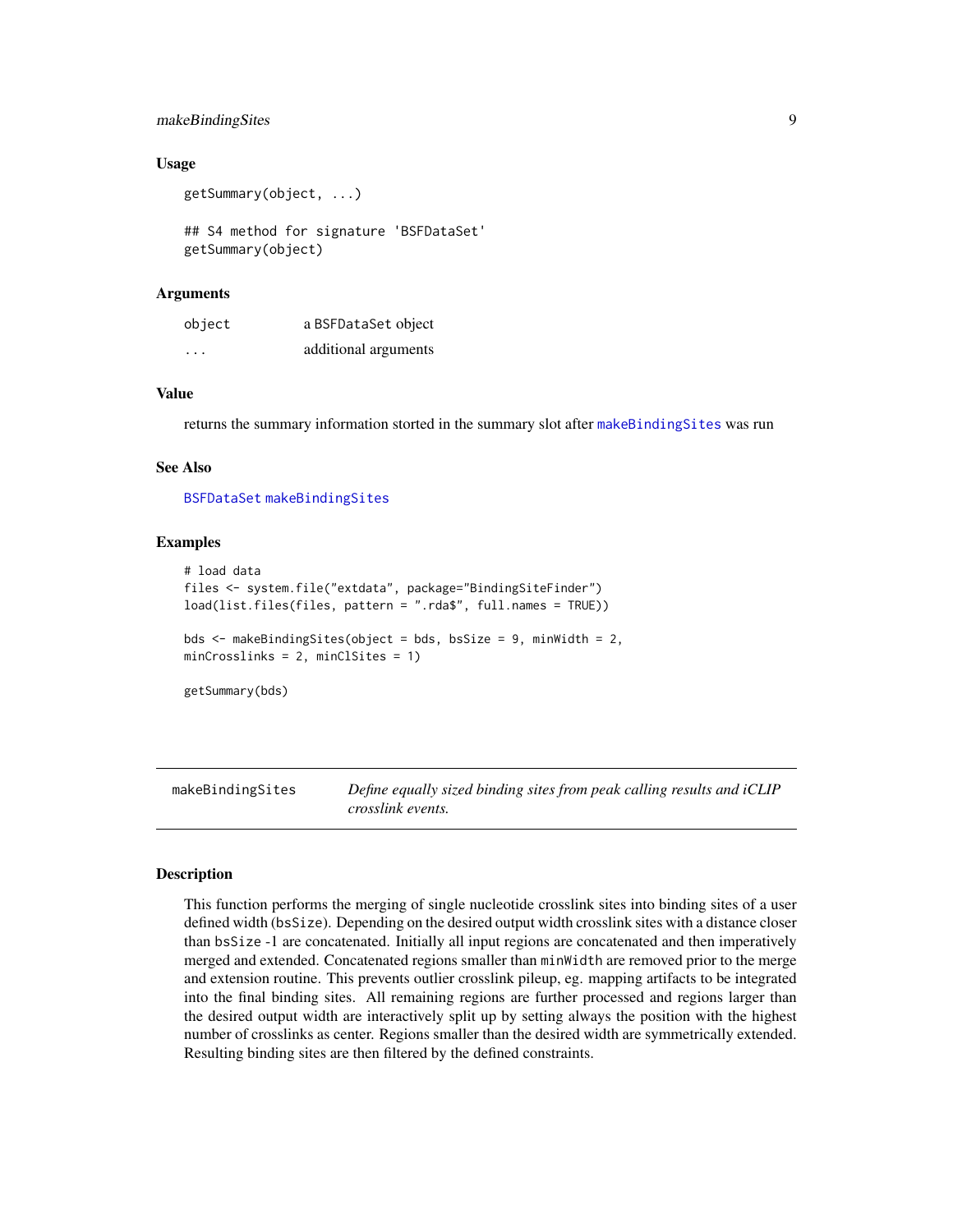#### Usage

```
makeBindingSites(
  object,
  bsSize,
 minWidth = 3,minCrosslinks = 2,
 minClSites = 1,
  centerIsClSite = TRUE,
  centerIsSummit = TRUE,
  sub.chr = NA)
```
#### Arguments

| object         | a BSFDataSet object (see BSFDataSet)                                                                                                                   |
|----------------|--------------------------------------------------------------------------------------------------------------------------------------------------------|
| bsSize         | an odd integer value specifying the size of the output binding sites                                                                                   |
| minWidth       | the minimum size of regions that are subjected to the iterative merging routine,<br>after the initial region concatenation.                            |
| minCrosslinks  | the minimal number of positions to overlap with at least one crosslink event in<br>the final binding sites                                             |
| minClSites     | the minimal number of crosslink sites that have to overlap a final binding site                                                                        |
| centerIsClSite | logical, whether the center of a final binding site must be covered by an initial<br>crosslink site                                                    |
|                | center Is Summit logical, whether the center of a final binding site must exhibit the highest number<br>of crosslink events                            |
| sub.chr        | chromosome identifier (eg, chr1, chr2) used for subsetting the BSFDataSet ob-<br>ject. This option can be used for testing different parameter options |

# Details

The bsSize argument defines the final output width of the merged binding sites. It has to be an odd number, to ensure that a binding site has a distinct center.

The minWidth parameter is used to describe the minimum width a ranges has to be after the initial concatenation step. For example: Consider  $bsSize = 9$  and minWidth = 3. Then all initial crosslink sites that are closer to each other than 8 nucleotides (bsSize -1) will be concatenated. Any of these ranges with less than 3 nucleotides of width will be removed, which reflects about 1/3 of the desired binding site width.

The argument minCrosslinks defines how many positions of the binding sites are covered with at least one crosslink event. This threshold has to be defined in conjunction with the binding site width. A default value of 3 with a binding site width of 9 means that 1/3 of all positions in the final binding site must be covered by a crosslink event. Setting this filter to 1 deactivates it.

The minClSites argument defines how many positions of the binding site must have been covered by the original crosslink site input. If the input was based on the single nucleotide crosslink positions computed by PureCLIP than this filter checks for the number of positions originally identified by PureCLIP in the computed binding sites. The default of minClSites = 1 essentially deactivates this filter. Setting this filter to 1 deactivates it.

<span id="page-9-0"></span>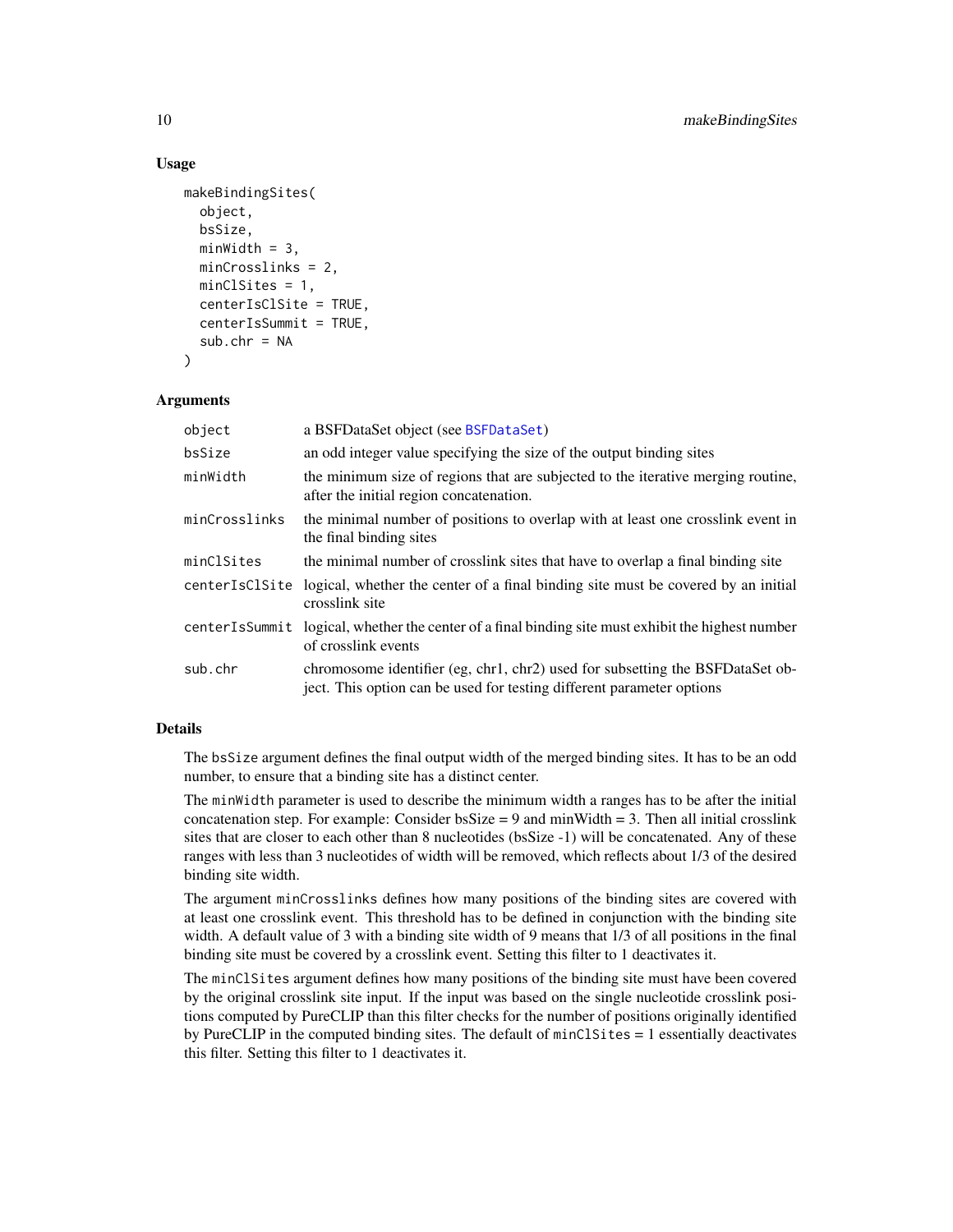# <span id="page-10-0"></span>mergeSummaryPlot 11

The options centerIsClSite and centerIsSummit ensure that the center of each binding site is covered by an initial crosslink site and represents the summit of crosslink events in the binding site, respectively.

The option sub.chr allows to run the binding site merging on a smaller subset (eg. "chr1") for improoved computational speed when testing the effect of various binding site width and filtering options.

# Value

an object of type BSFDataSet with modified ranges

#### Examples

```
# load data
files <- system.file("extdata", package="BindingSiteFinder")
load(list.files(files, pattern = ".rda$", full.names = TRUE))
# standard options, no subsetting
bds <- makeBindingSites(object = bds, bsSize = 9, minWidth = 2,
minCrosslinks = 2, minClSites = 1)
# standard options, with subsetting
bds <- makeBindingSites(object = bds, bsSize = 9, minWidth = 2,
minCrosslinks = 2, minClSites = 1, sub.chr = "chr22")
```

| mergeSummaryPlot | Plot summarized results of the different binding site merging and fil- |
|------------------|------------------------------------------------------------------------|
|                  | <i>tering steps</i>                                                    |

# Description

Bar charts produced for the different filter steps in the binding site merging routine. Depending on the selected option (select) all or only a user defined filter can be shown.

#### Usage

```
mergeSummaryPlot(
  object,
 select = c("all", "filter", "inputRanges", "minClSites", "mergeCrosslinkSites",
    "minCrosslinks", "centerIsClSite", "centerIsSummit"),
  ...
\lambda
```
## Arguments

object a BSFDataObject, with the makeBindingSites function already run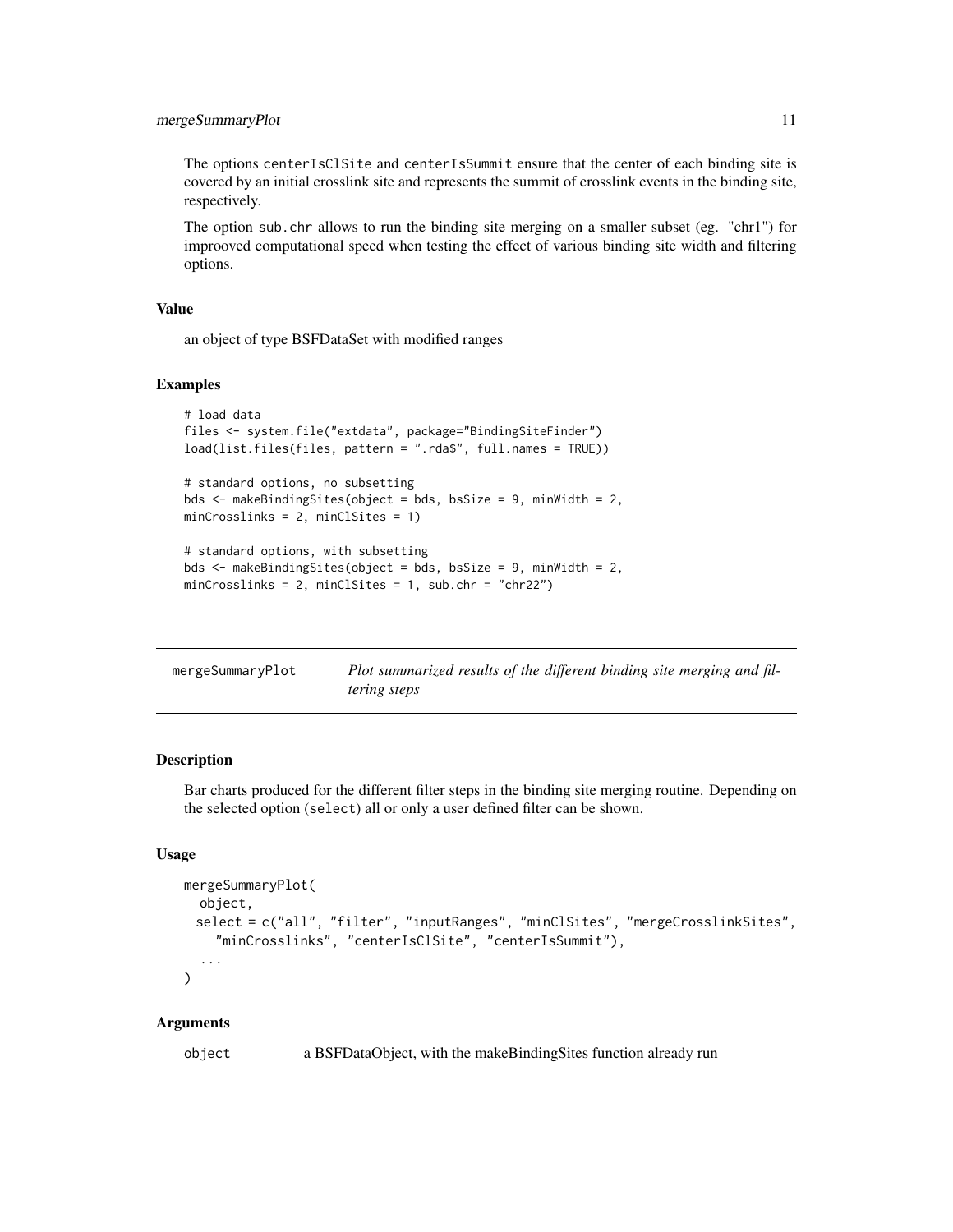<span id="page-11-0"></span>

| select                  | one of "all", "filter", "inputRanges", "minCLSites", "mergeCrosslinkSites", "min- |
|-------------------------|-----------------------------------------------------------------------------------|
|                         | Crosslinks", "centerIsClSite" or "centerIsSummit". Defines which parameter is     |
|                         | selected for plotting.                                                            |
| $\cdot$ $\cdot$ $\cdot$ | further arguments passed to ggplot                                                |

# Details

If object is a single BSFDataObject a single coverage plot will be drawn, whereas if it is a list of BSFDataObjects, then faceting is used to make a plot for each list element.

#### Value

a plot of type ggplot after the [makeBindingSites](#page-8-1) function was run

#### See Also

[makeBindingSites](#page-8-1)

#### Examples

```
# load data
files <- system.file("extdata", package="BindingSiteFinder")
load(list.files(files, pattern = ".rda$", full.names = TRUE))
# plotting a single object
bds0 <- makeBindingSites(object = bds, bsSize = 9, minWidth = 2,
minCrosslinks = 2, minClSites = 1)
mergeSummaryPlot(bds0)
# plotting mulitple obejcts
bds1 <- makeBindingSites(object = bds, bsSize = 9, minWidth = 2,
minCrosslinks = 2, minClSites = 1, sub.chr = "chr22")<br>bds2 <- makeBindingSites(object = bds, bsSize = 9, minWi<br>minCrosslinks = 2, minClSites = 3, sub.chr = "chr22")<br>1 = list(`1. bsSize = 3` = bds1, `2. bsSize = 9` = bds2)
bds2 <- makeBindingSites(object = bds, bsSize = 9, minWidth = 2,
minCrosslinks = 2, minClSites = 3, sub.chr = "chr22")
rangeCoveragePlot(l, width = 20)
```
rangeCoveragePlot *Plot crosslink events coverage over range*

#### Description

A diagnostic plot function that allows to check the coverage of crosslink events over different merged regions. The coverage is shown as mean over all replicates and conditions, with a standard deviation corridor.

#### Usage

```
rangeCoveragePlot(object, width, name = "Coverage Plot", ...)
```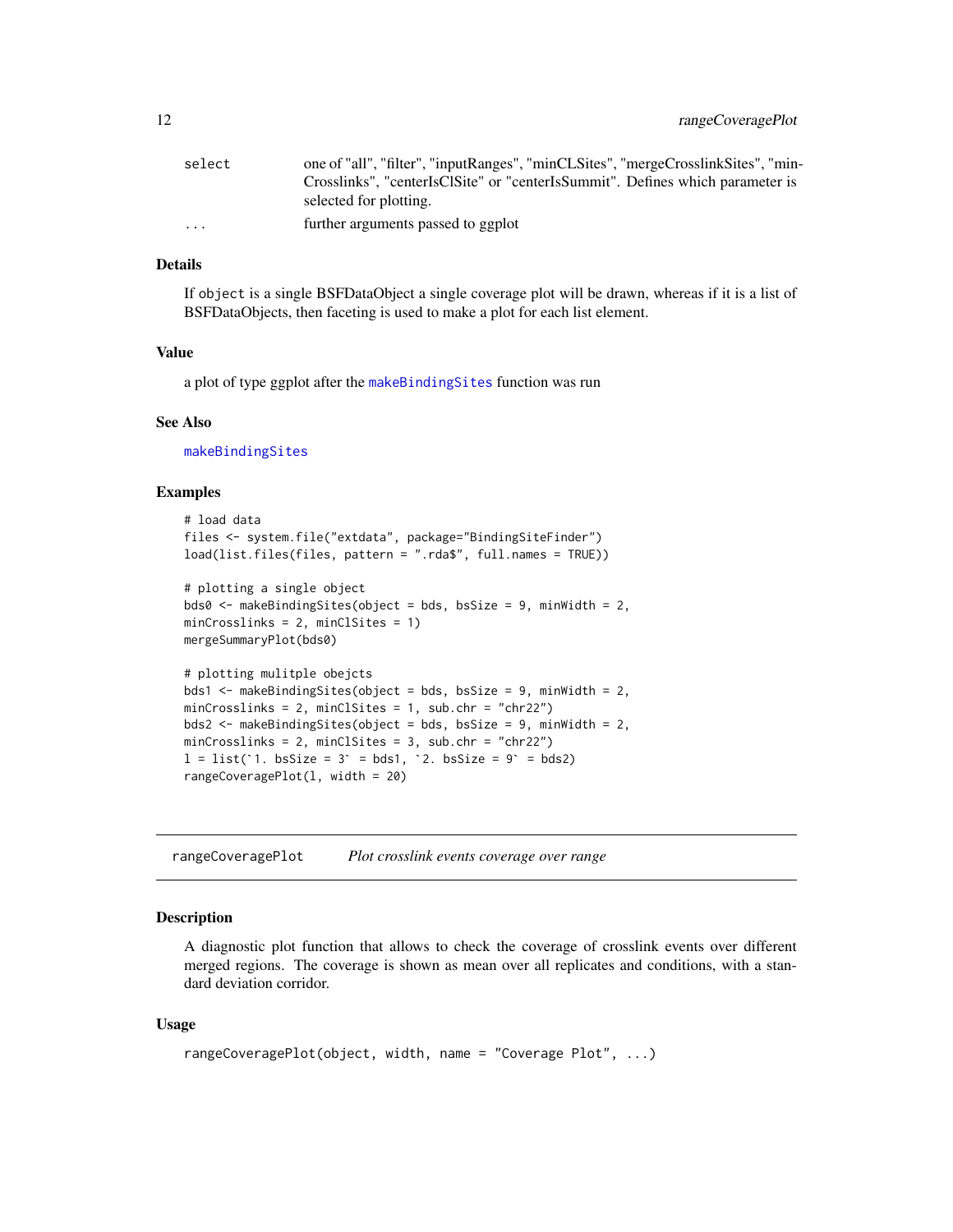#### <span id="page-12-0"></span>**Arguments**

| object | a BSFDataSet, or a list of BSFDataSet            |
|--------|--------------------------------------------------|
| width  | a numeric value that defines the plotting ranges |
| name   | plot title                                       |
| .      | further arguments passed to ggplot               |

# Details

If object is a single BSFDataObject a single coverage plot will be drawn, whereas if it is a list of BSFDataObjects, then faceting is used to make a plot for each list element.

#### Value

a plot of type ggplot2 displaying the crosslink coverage over the ranges of the given [BSFDataSet](#page-2-1)

#### See Also

[BSFDataSet](#page-2-1)

#### Examples

```
# load data
files <- system.file("extdata", package="BindingSiteFinder")
load(list.files(files, pattern = ".rda$", full.names = TRUE))
# plotting a single object
bds <- makeBindingSites(object = bds, bsSize = 9, minWidth = 2,
minCrosslinks = 2, minClSites = 1)
rangeCoveragePlot(bds, width = 20)
# plotting multiple objects
bds1 <- makeBindingSites(object = bds, bsSize = 3, minWidth = 2,
minCrosslinks = 2, minClSites = 1, sub.chr = "chr22")
bds2 <- makeBindingSites(object = bds, bsSize = 9, minWidth = 2,
minCrosslinks = 2, minClSites = 1, sub.chr = "chr22")
l = list('1. bsSize = 3' = bds1, '2. bsSize = 9' = bds2)rangeCoveragePlot(l, width = 20)
```
<span id="page-12-1"></span>reproducibilityFilter *Replicate reproducibility filter function*

## **Description**

For each replicate the number of binding sites with a certain number of crosslinks is calculated. A quantile based threshold (cutoff) is applied to each replicate. This indicates how many of the merged binding sites are supported by crosslinks from the respective replicate. Next, one can specify how many replicates need to pass the defined threshold for a binding site to be considered reproducible.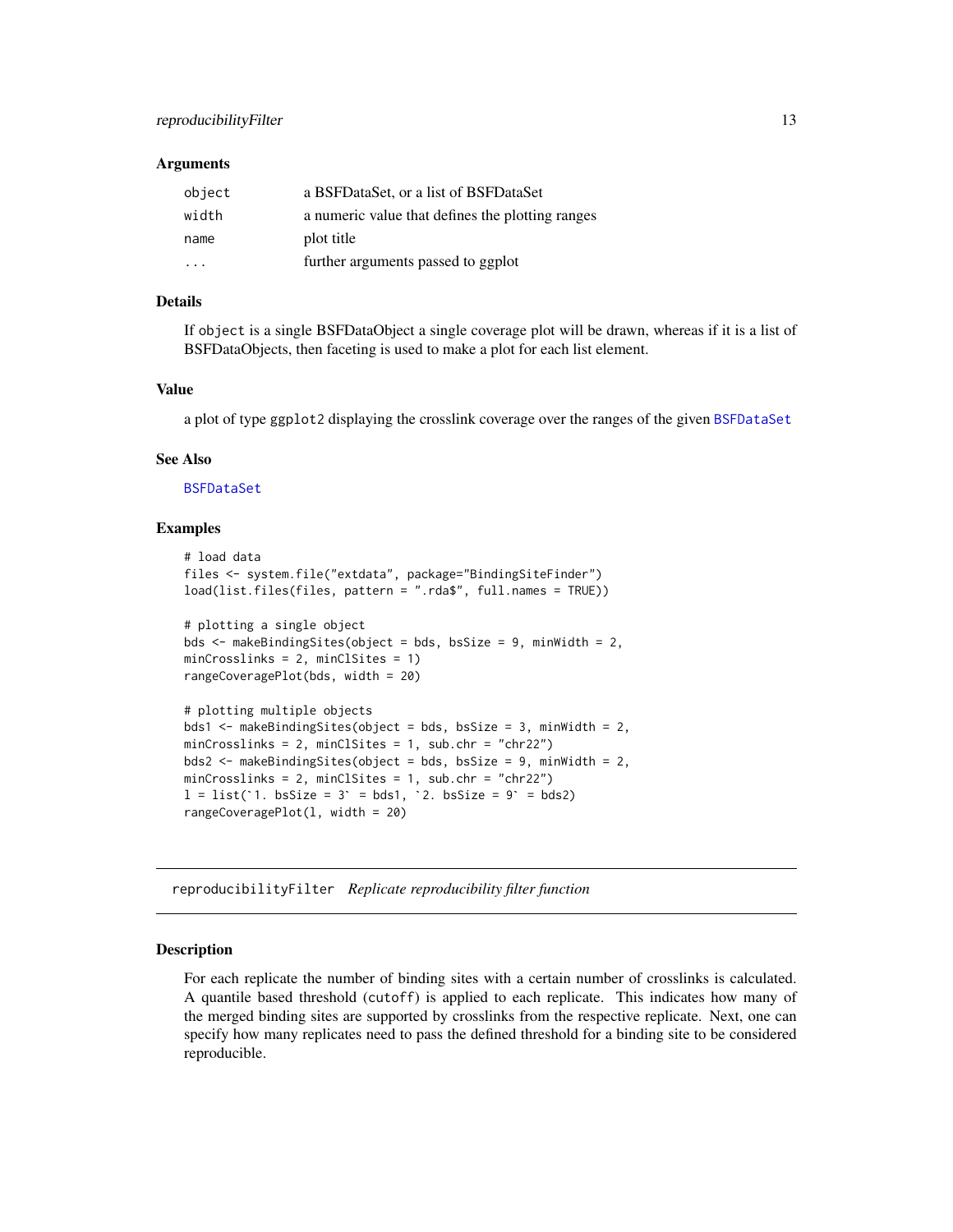#### Usage

```
reproducibilityFilter(
 object,
  cutoff = 0.05,n.reps = 1,
 min.crosslinks = 1,
 returnType = c("BSFDataSet", "data.frame")
\lambda
```
#### **Arguments**

| object     | a BSFDataSet object                                                                                                                                                                                                         |
|------------|-----------------------------------------------------------------------------------------------------------------------------------------------------------------------------------------------------------------------------|
| cutoff     | a vector of length = 1, or of length = levels(getMeta(object)\$conditions) with a<br>single number (between 0-1) indicating the quantile cutoff                                                                             |
| n.reps     | a vector of length = 1, or of length = $l$ evels(getMeta(object)\$conditions) indi-<br>cating how many replicates need to meet their threshold for a binding site to be<br>called reproducible.                             |
|            | $min.crosslinks$ numeric of length = 1, defines the lower boundary for the minimum number of<br>crosslinks a binding site has to be supported by all replicates, regardless of the<br>replicate specific quantile threshold |
| returnType | one of "BSFDataSet" or "data.frame". "BSFDataSet" is the default and "matrix"<br>can be used for easy plotting.                                                                                                             |

# Details

If cutoff is a single number then the indicated cutoff will be applied to all replicates. If it is a vector then each element in the vector is applied to all replicates of the respective condition. The order is hereby given by the levels of the condition column of the meta data (see [BSFDataSet](#page-2-1),[getMeta](#page-5-1)). If the condition specific filter is applied, a meta column is added to the GRanges of the BSFDataSet object, indicating the support for each condition.

If n.reps is a single number then this number is used as treshold for all binding sites. If it is a vector then it is applied to the replicates of the respective condition (like in cutoff). This allows the application of different thresholds for experiments of different experimental conditions. If the condition specific filter is applied, a meta column is added to the GRanges of the BSFDataSet object, indicating the support for each condition.

## Value

an object of type BSFDataSet

#### Examples

```
# load data
files <- system.file("extdata", package="BindingSiteFinder")
load(list.files(files, pattern = ".rda$", full.names = TRUE))
# merge binding sites
bds <- makeBindingSites(object = bds, bsSize = 9, minWidth = 2,
```
<span id="page-13-0"></span>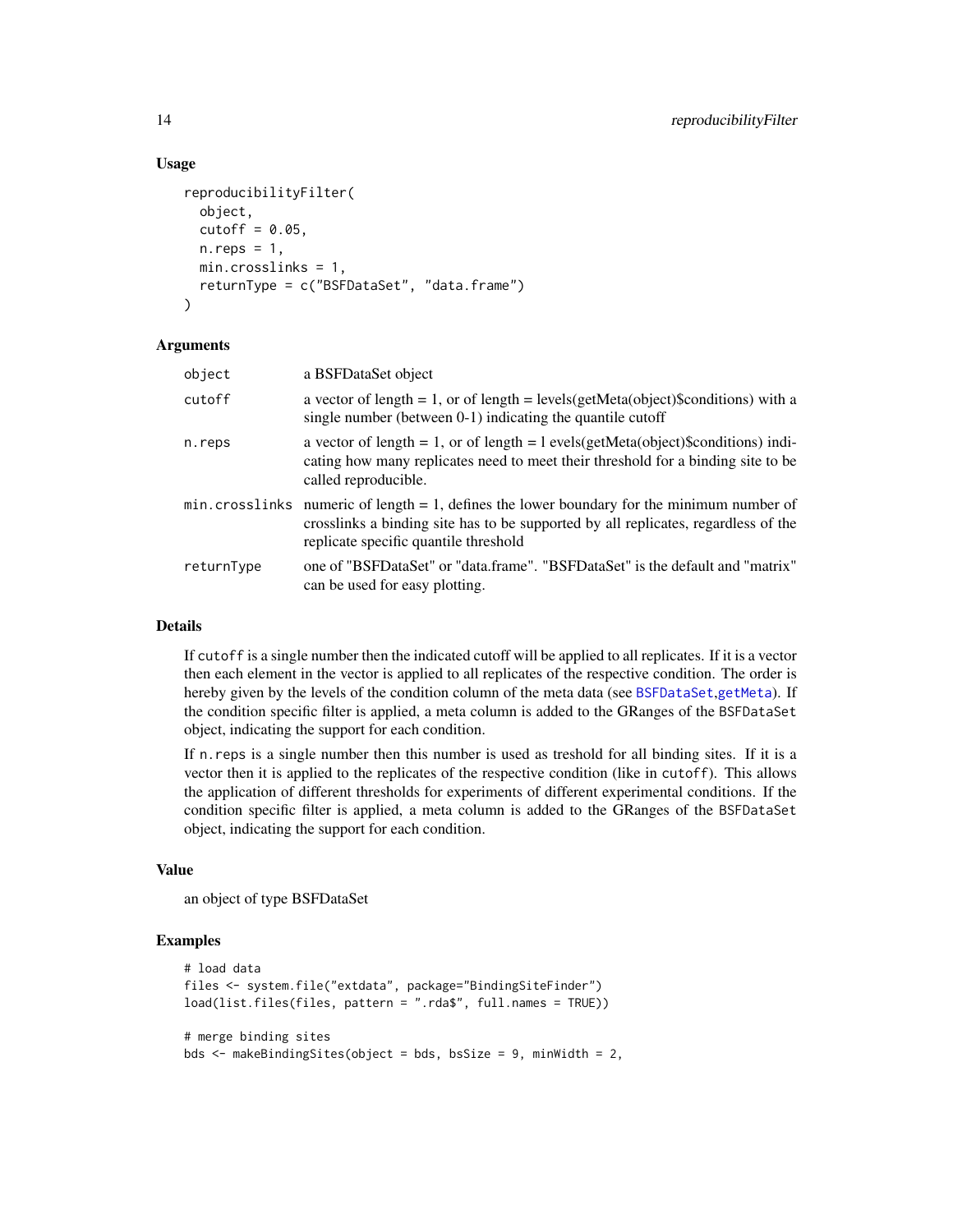```
minCrosslinks = 2, minClSites = 1)
# use default return with single threshold
s = reproducibilityFilter(bds, cutoff = c(0.05), n.reps = c(3))
# use default return with condition specific threshold
s = reproducibilityFilter(bds, cutoff = c(0.1, 0.05), n.reps = c(1, 2))
# use data.frame return type for plotting
s = reproducibilityFilter(bds, cutoff = c(0.1, 0.05), n.reps = c(1, 2),
returnType = "data.frame")
library(ComplexHeatmap)
m = make\_comb\_mat(s)UpSet(m)
```

```
reproducibiliyCutoffPlot
```
*Plot to that shows how many replicates support each binding site*

# Description

Plotting function for settings specified in [reproducibilityFilter](#page-12-1).

# Usage

```
reproducibiliyCutoffPlot(
 object,
 cutoff = 0.05,
 min.crosslinks = 1,
 max.random = 20,
  ...
)
```
#### Arguments

| a BSFDataSet object                                                                                                                                                                                                          |
|------------------------------------------------------------------------------------------------------------------------------------------------------------------------------------------------------------------------------|
| a vector of length = 1, or of length = levels (meta\$conditions) with a single num-<br>ber (between $0-1$ ) indicating the quantile cutoff                                                                                   |
| $min. crosslinks$ numeric of length = 1, defines the lower boundary for the minimum number of<br>crosslinks a binding site has to be supported by all replicates, regardless of the<br>replicate specific quantile threshold |
| maximum number of crosslinks per sites that should be shown                                                                                                                                                                  |
| further arguments passed to ggplot                                                                                                                                                                                           |
|                                                                                                                                                                                                                              |

## Value

a plot of type ggplot2 showing the per replicate reproducibility cutoffs based on a given quantile threshold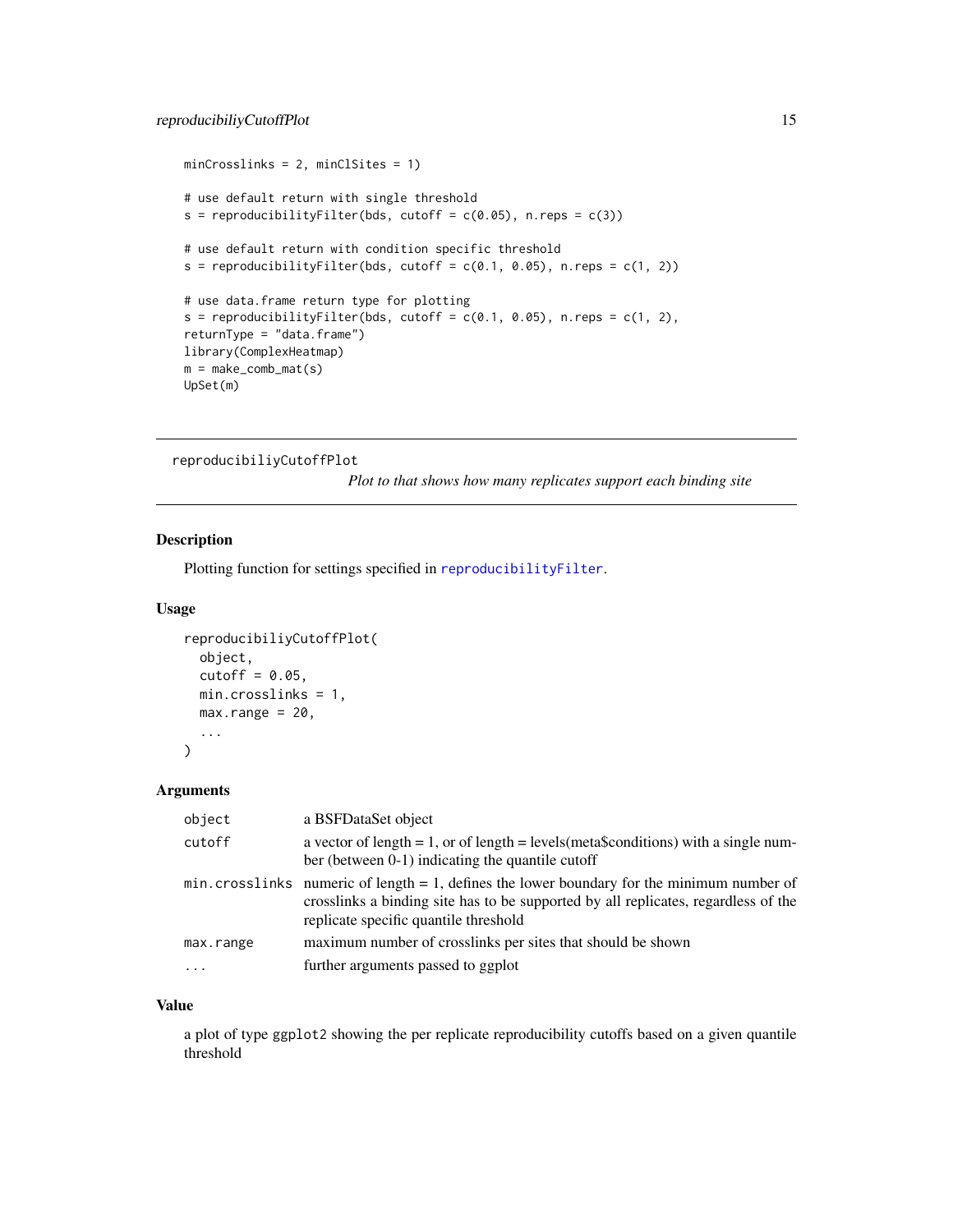# See Also

[reproducibilityFilter](#page-12-1)

#### Examples

```
# load data
files <- system.file("extdata", package="BindingSiteFinder")
load(list.files(files, pattern = ".rda$", full.names = TRUE))
# merge binding sites
bds <- makeBindingSites(object = bds, bsSize = 9, minWidth = 2,
minCrosslinks = 2, minClSites = 1)
# use a single quantile cutoff
reproducibiliyCutoffPlot(bds, max.range = 20, cutoff = c(0.05))
# use condition specific quantile cutoffs
reproducibiliyCutoffPlot(bds, max.range = 20, cutoff = c(0.1, 0.05))
```
setRanges *Setter method for the ranges of the BSFDataSet object The GRanges object that holds the genomic ranges information can be replaced.*

# Description

Setter method for the ranges of the BSFDataSet object The GRanges object that holds the genomic ranges information can be replaced.

#### Usage

```
setRanges(object, ...)
## S4 method for signature 'BSFDataSet'
setRanges(object, newRanges)
```
#### Arguments

| object                  | a BSFDataSet object       |
|-------------------------|---------------------------|
| $\cdot$ $\cdot$ $\cdot$ | additional arguments      |
| newRanges               | an object of type GRanges |

#### Value

object of type [BSFDataSet](#page-2-1) with updated ranges

<span id="page-15-0"></span>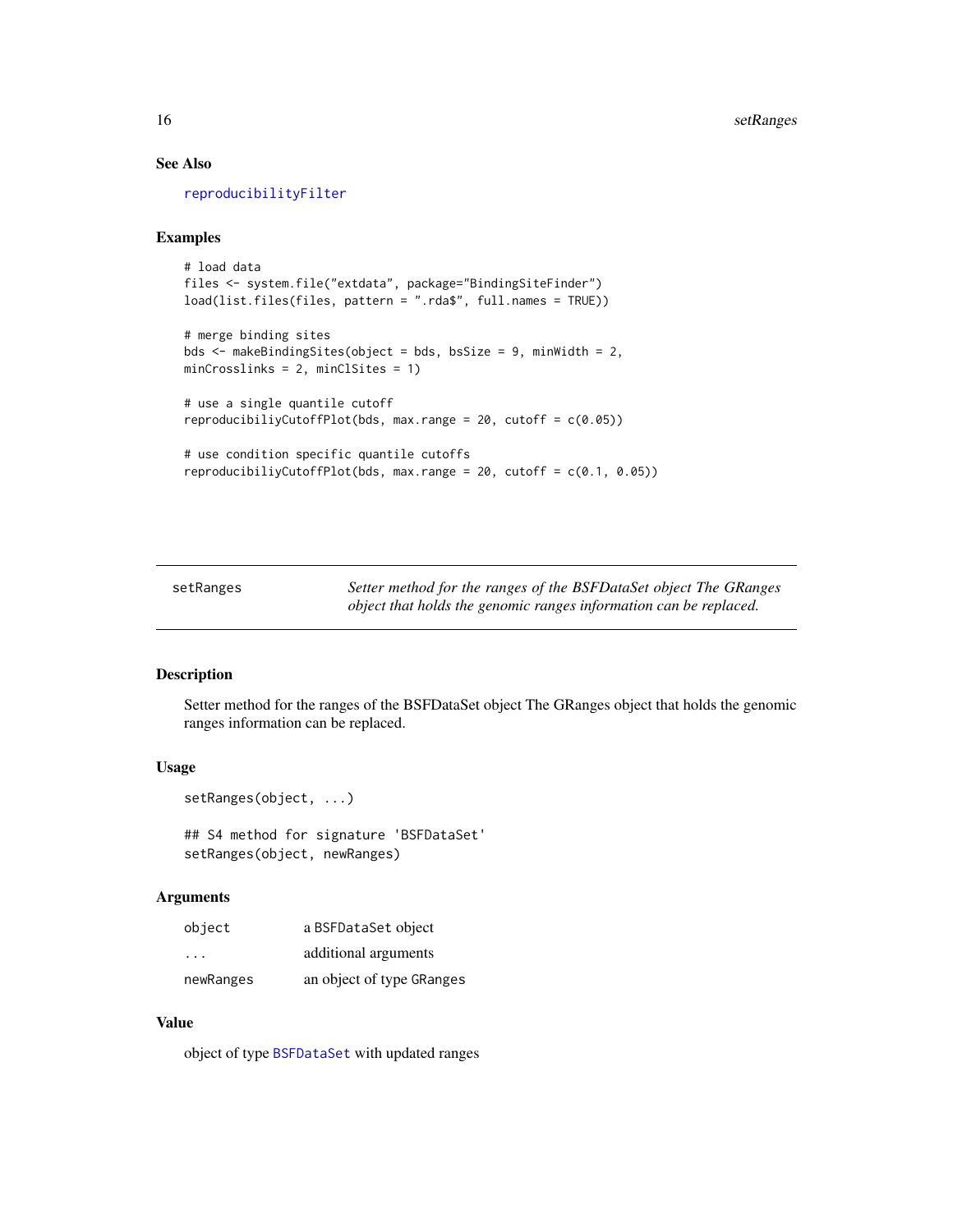#### <span id="page-16-0"></span>setSignal and the setSignal and the setSignal and the setSignal and the setSignal and the setSignal and the setSignal and the setSignal and the setSignal and the setSignal and the setSignal and the setSignal and the setSig

# See Also

[BSFDataSet](#page-2-1)

# Examples

```
# load data
files <- system.file("extdata", package="BindingSiteFinder")
load(list.files(files, pattern = ".rda$", full.names = TRUE))
rng = getRanges(bds)
rng = rng + 10bdsNew = setRanges(bds, rng)
```
setSignal *Setter method for the signal data of the BSFDataSet object*

# Description

Signal data is loaded from the path specified in [getMeta](#page-5-1) columns "clPlus" and "clMinus" and stored as a list of RLE lists.

# Usage

setSignal(object, ...)

## S4 method for signature 'BSFDataSet' setSignal(object, newSignal)

# Arguments

| object    | a BSFDataSet object  |
|-----------|----------------------|
| .         | additional arguments |
| newSignal | list of RLE lists    |

# Value

an object of type [BSFDataSet](#page-2-1) with updated signal

# See Also

[BSFDataSet](#page-2-1)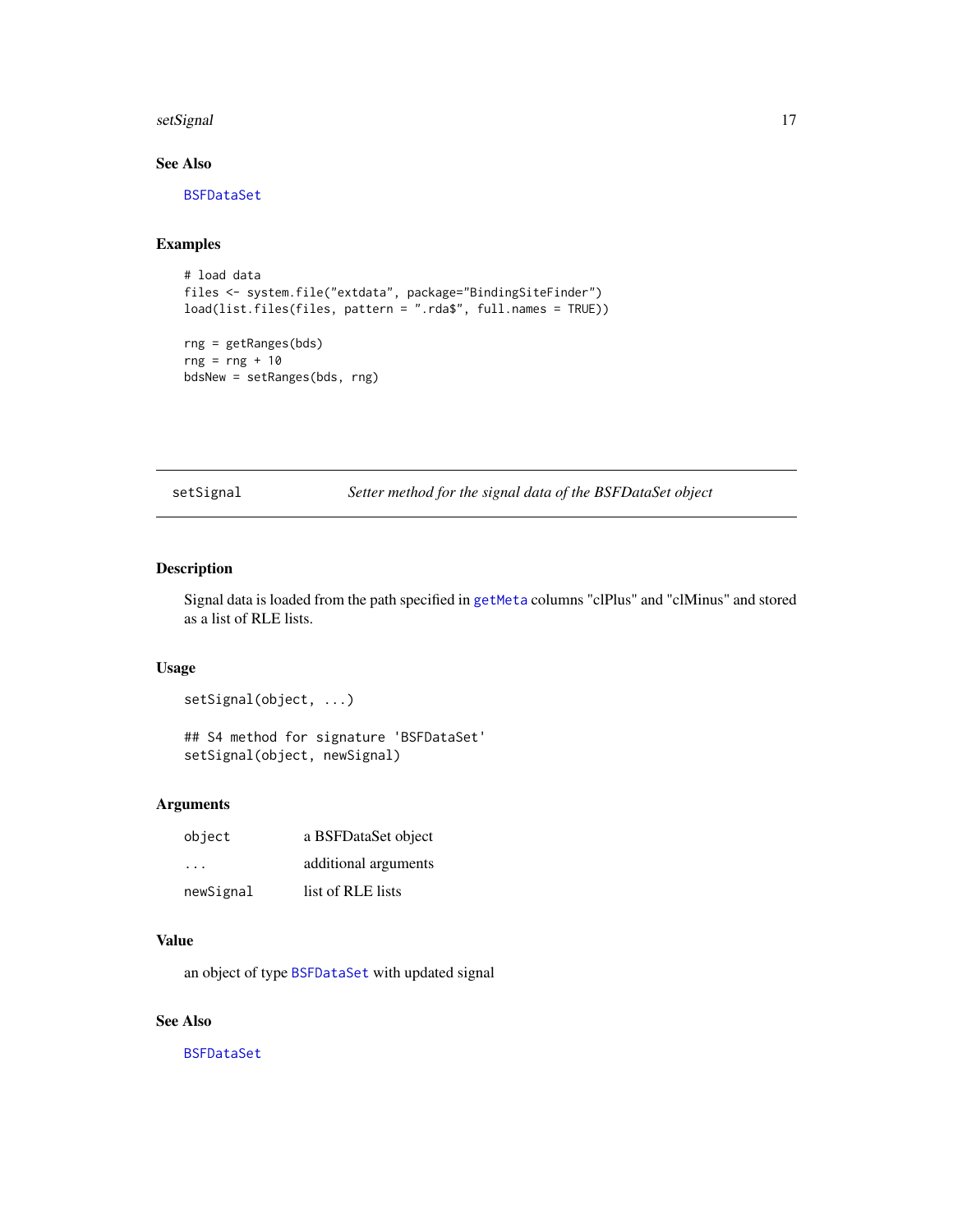# Examples

```
# load data
files <- system.file("extdata", package="BindingSiteFinder")
load(list.files(files, pattern = ".rda$", full.names = TRUE))
sgn = getSignal(bds)
sgn = lapply(sgn, function(selStrand){
  lapply(selStrand, function(chrList){
       chrList[names(chrList) == "chr22"]
  })
})
bdsNew = setSignal(bds, sgn)
```
setSummary *Setter method for the summary slot of the BSFDataSet object*

# Description

The summary slot is used to track information of the filtering steps applied in the [makeBindingSites](#page-8-1) function

# Usage

```
setSummary(object, ...)
```

```
## S4 method for signature 'BSFDataSet'
setSummary(object, summary)
```
#### Arguments

| object  | a BSFDataSet object                                                   |
|---------|-----------------------------------------------------------------------|
| $\cdot$ | additional arguments                                                  |
| summary | a data. frame with the summary information to be stored in BSFDataSet |

#### Value

an object of type [BSFDataSet](#page-2-1) with updated summary info

# See Also

[BSFDataSet](#page-2-1)

<span id="page-17-0"></span>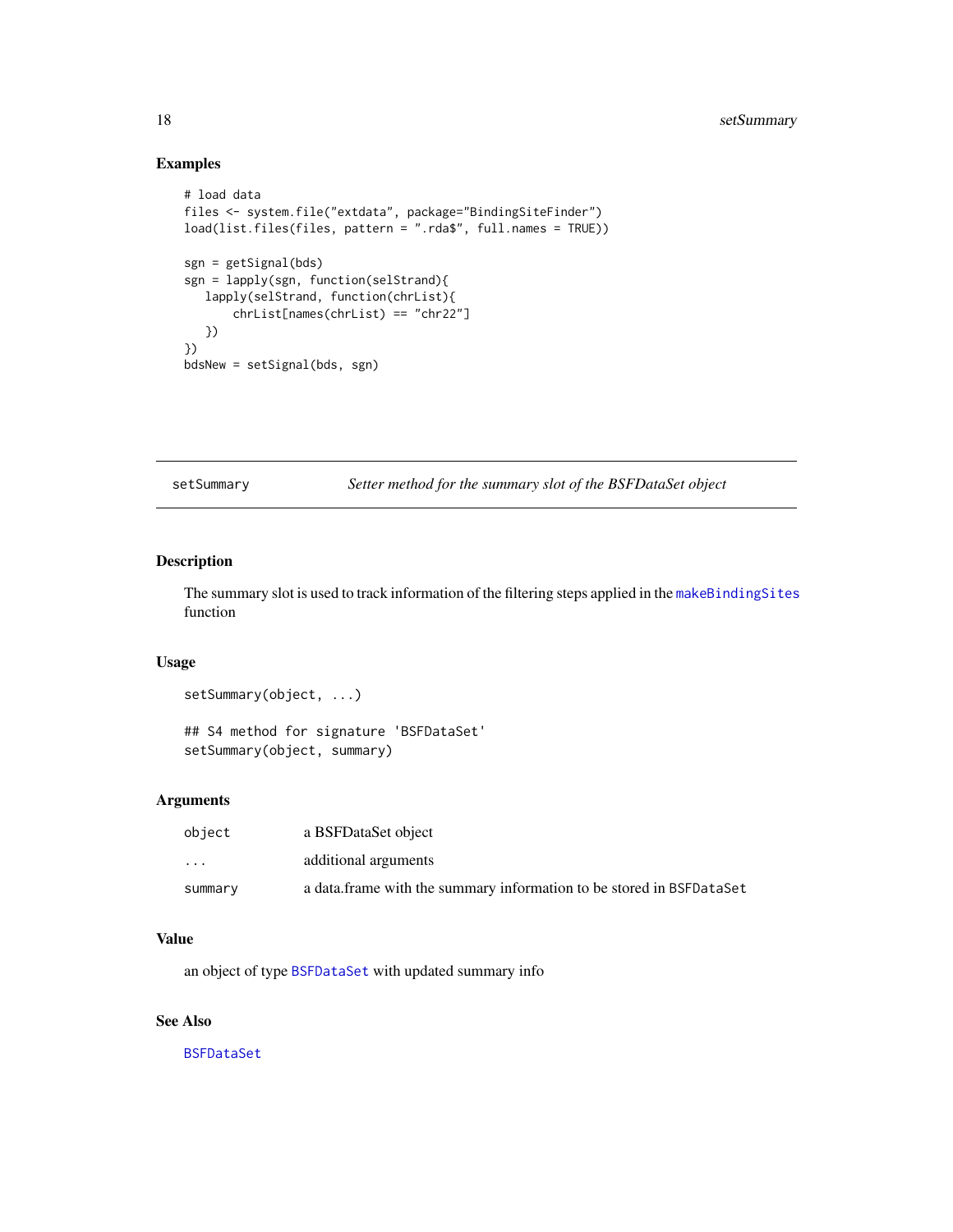<span id="page-18-0"></span> $s$ how  $19$ 

#### Examples

```
# load data
files <- system.file("extdata", package="BindingSiteFinder")
load(list.files(files, pattern = ".rda$", full.names = TRUE))
df = data frame(processingStep = c(1,2),parameter = c(3,4))
bds = setSummary(bds, df)
```
#### show *Show method to for the BSFDataSet*

# Description

Prints the information for each of the slots in the BSFDataSet object. Ranges of the [getRanges](#page-6-1) slot are shown, as well as the number of crosslinks per strand [getSignal](#page-7-1) and the levels of the experimental conditions ([getMeta](#page-5-1)).

#### Usage

## S4 method for signature 'BSFDataSet' show(object)

#### Arguments

object a BSFDataSet object

# Value

shows the current object state

### See Also

[BSFDataSet](#page-2-1)

# Examples

```
# load data
files <- system.file("extdata", package="BindingSiteFinder")
load(list.files(files, pattern = ".rda$", full.names = TRUE))
```
show(bds)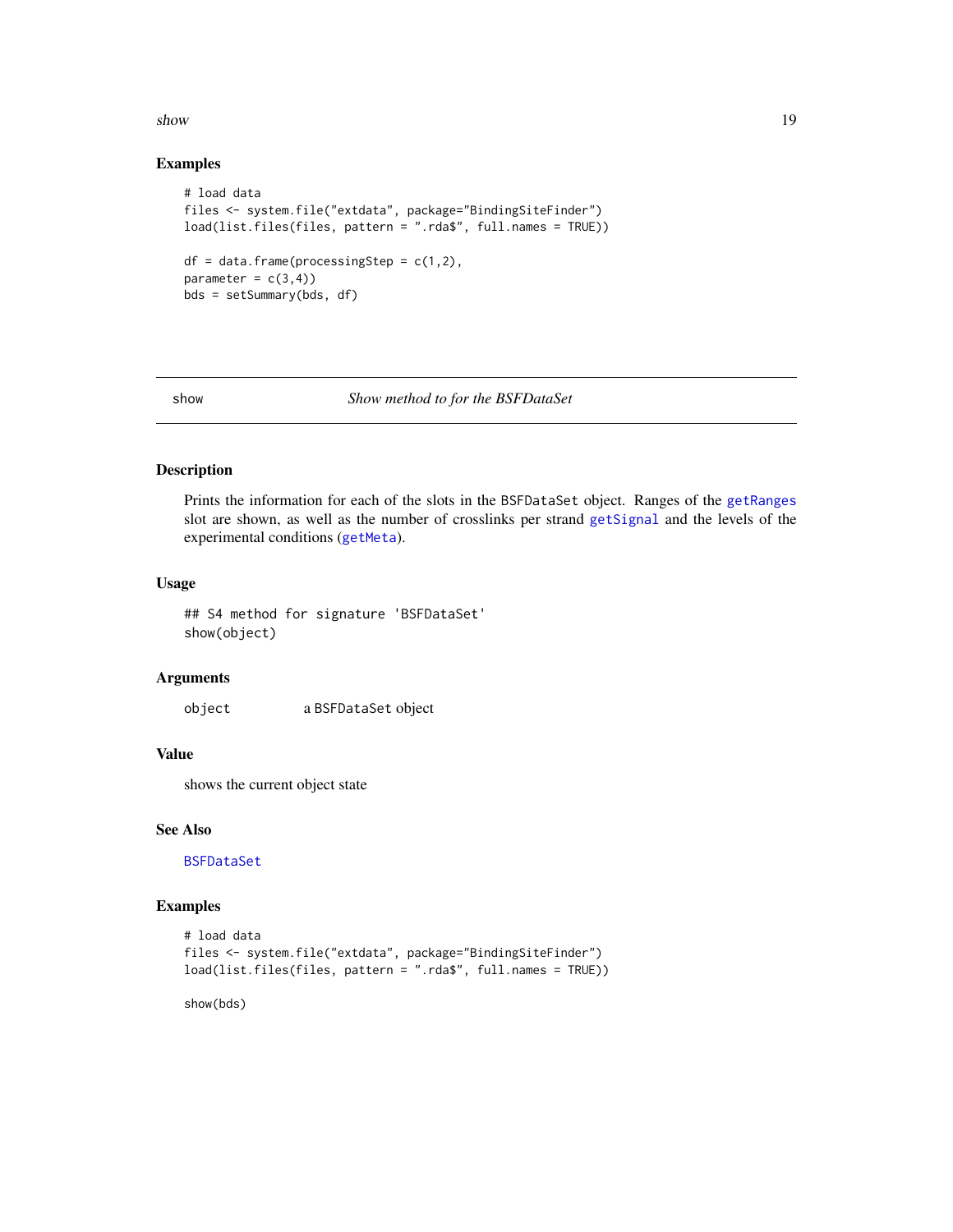### Description

Functions that computes a ratio to determine how well a given binding site with is supported by the crosslink coverage of the data. For a given BSFDataSet object binding sites are computed for each width indicated in the bsWidths vector (using the [coverageOverRanges](#page-4-1) function). These coverages are compared to the coverage of regions flanking the binding sites. If not indicated in bsFlank these regions are of the same width as the binding sites.

#### Usage

```
supportRatio(object, bsWidths, bsFlank = NA, ...)
```
#### Arguments

| object                  | a BSFDataSet object                                                                                            |
|-------------------------|----------------------------------------------------------------------------------------------------------------|
| bsWidths                | a numeric vector indicating the different binding site width to compute the ratio<br>for                       |
| bsFlank                 | optional; a numeric vector of the same length as bs width used to specify the<br>width of the flanking regions |
| $\cdot$ $\cdot$ $\cdot$ | further arguments passed to make Binding Sites                                                                 |

# Details

Testing the width of 3nt for example, would result in a coverage within all 3nt wide binding sites (c1) and a coverage computed on the adjacent 3nt flanking the binding sites up- and downstream (f1, f2). Based on these numbers the ratio is computed by:  $c1/(1/2(f1+f2))$ .

The median over all ratios is reported as representative value.

## Value

an object of class data.frame

#### Examples

```
# load data
files <- system.file("extdata", package="BindingSiteFinder")
load(list.files(files, pattern = ".rda$", full.names = TRUE))
supportRatio(bds, bsWidths = c(3,7))
```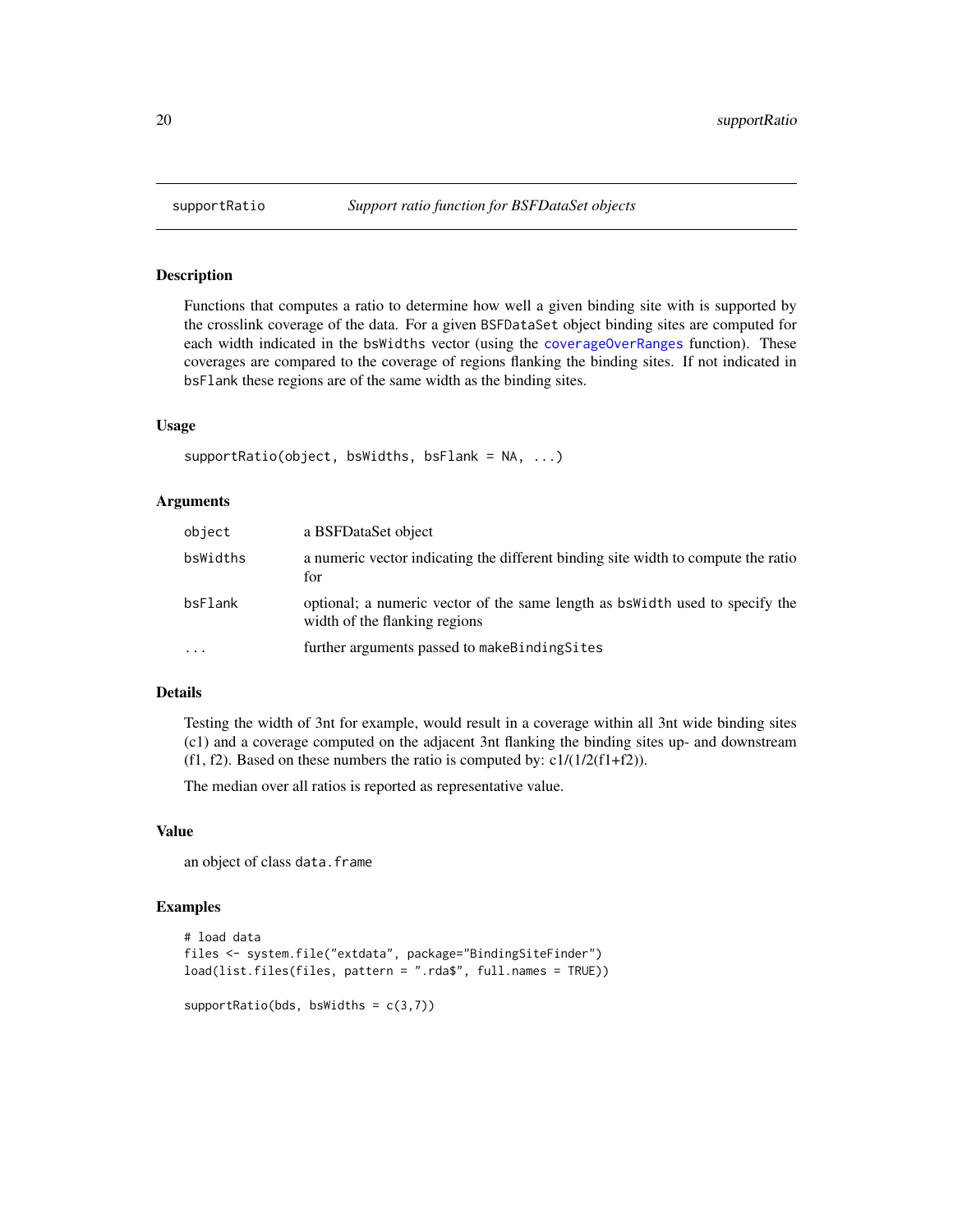<span id="page-20-0"></span>supportRatioPlot *Plot that shows the binding site support ratio*

#### Description

Function that shows a ratio to determine how well a given binding site with is supported by the crosslink coverage of the data. Ratios are computed using the [supportRatio](#page-19-1) function.

#### Usage

supportRatioPlot(object, bsWidths, bsFlank = NA, ...)

### Arguments

| object                  | a BSFDataSet object                                                                                            |
|-------------------------|----------------------------------------------------------------------------------------------------------------|
| bsWidths                | a numeric vector indicating the different binding site width to compute the ratio<br>for                       |
| bsFlank                 | optional; a numeric vector of the same length as bs width used to specify the<br>width of the flanking regions |
| $\cdot$ $\cdot$ $\cdot$ | further arguments passed to makeBindingSites                                                                   |

# Details

The higher the ratio, the more does the given binding site width captures the enrichment of crosslinks compared the the local surrounding. A ratio equal to 1 would mean no enrichemnt at all.

#### Value

an object of class ggplot2

#### Examples

```
# load data
files <- system.file("extdata", package="BindingSiteFinder")
load(list.files(files, pattern = ".rda$", full.names = TRUE))
supportRatioPlot(bds, bsWidths = c(3,7),
```
minWidth = 1, minClSites = 1, minCrosslinks = 2)